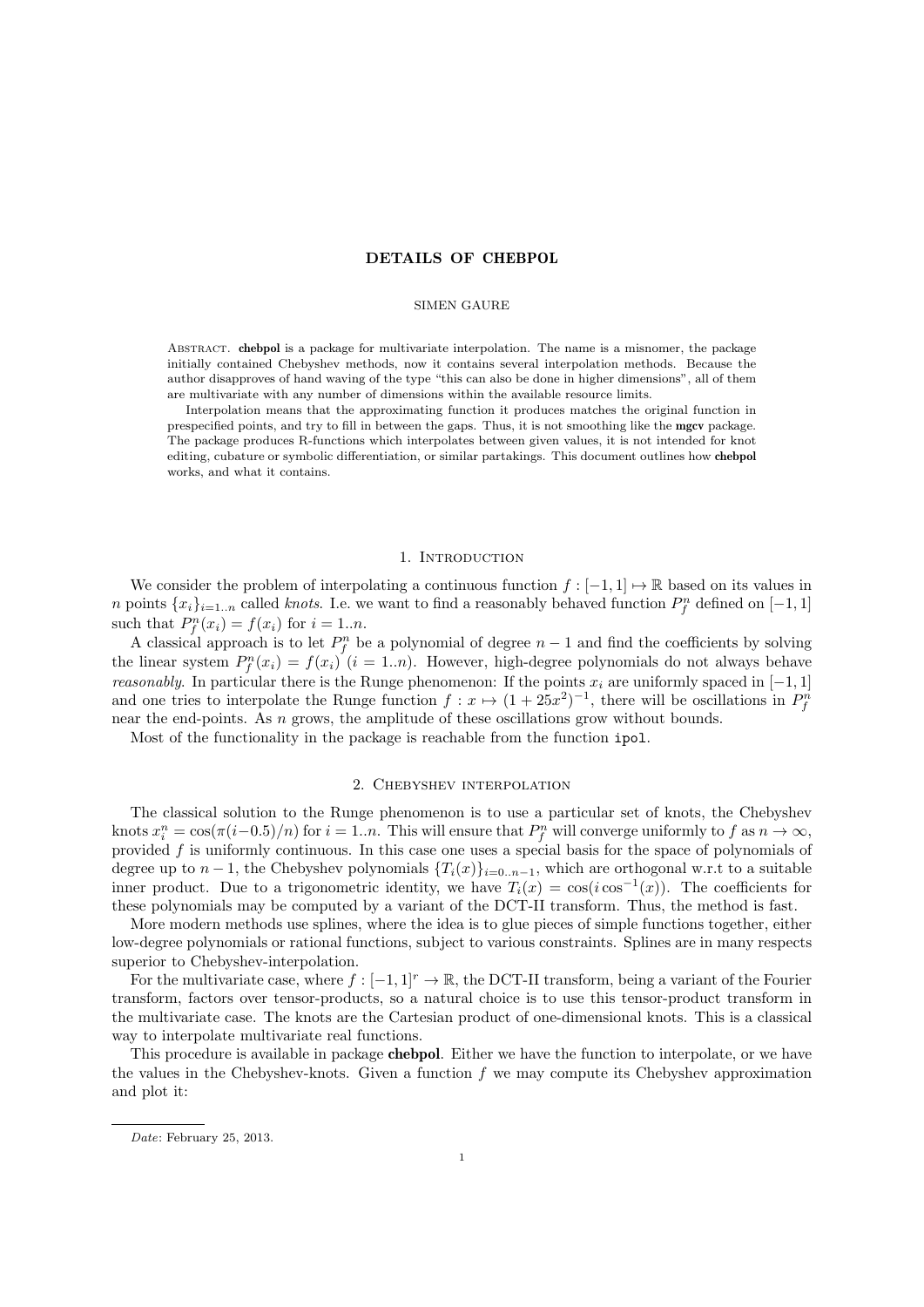```
f \leftarrow function(x) cos(3*pi*x)/(1+25*(x-0.25)^2)
ch <- ipol(f,dims=15,method='chebyshev')
s \leftarrow \text{seq}(-1, 1, \text{length}.\text{out=401})plot(s, f(s),type='l')
lines(s, ch(s), col='red')
kn \leq chebknots (15) [[1]]
points(kn,f(kn))
```


Even though there still are oscillations near the end points, their amplitude will diminish as n grows. The knots are the locations where the curves intersect.

In the multivariate case, the dims argument is a vector of integers, the number of knots in each dimension. If we have the values, not the function, we may pass those to ipol as an array with the dim attribute correctly set.

If you look at the function ch returned by ipol, you'll notice that it has two arguments. The first one, x, is the point at which you want to evaluate the function. This x can also be a matrix where each column is a point, the interpolation function can handle more than one point. In the special case with a single argument function, any vector argument is treated as a matrix with one row, i.e. a series of points, just like ordinary R-functions like exp or sin.

The second argument to ch is called threads, it defaults to getOption('chebpol.threads'), and is the number of parallel threads which should be used to compute the interpolations. Thus, above we could have written lines(s, ch(s,8)) to compute the 401 points in s in 8 threads. There is nothing to gain from specifying more threads than there are CPUs in your computer, nor more than there are input vectors. The interpolants produced by chebpol has a threads-argument. The chebpol.threads option is initialized from the environment variable CHEBPOL THREADS when the package is loaded.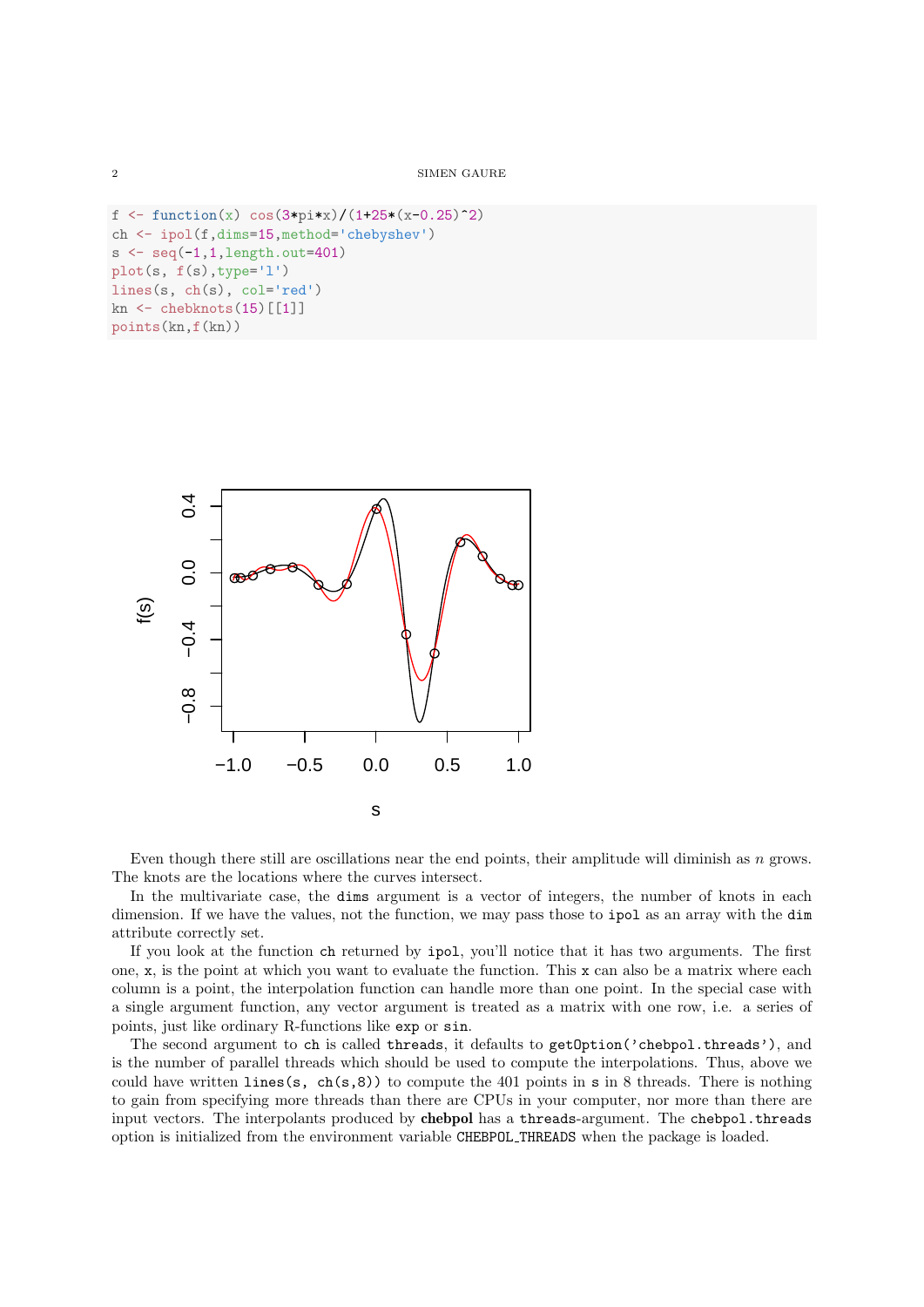# DETAILS OF **CHEBPOL** 3

#### 3. Uniformly spaced grids

In some applications it is not feasible to evaluate the function  $f$  in the Chebyshev knots. Rather it may have to be evaluated on a uniformly spaced grid. To avoid the Runge phenomenon, chebpol transforms the domain of the function as follows.

A fairly simple function exists which monotonically maps uniform grid points into Chebyshev knots. It's  $g: x \mapsto \sin\left(\frac{\pi x(1-n)}{2n}\right)$  $\left(\frac{(1-n)}{2n}\right)$ . We omit the dependence on n to avoid clutter. This g has the property that for Chebyshev knots  $x_i^n$  and a uniform grid  $y_i^n = -1 + 2(i - 1)/(n - 1)$  we have  $g(y_i^n) = x_i^n$  for  $i = 1..n$ .

Thus, given a function f to interpolate on a uniform grid, we construct the function  $h: x \mapsto f(g^{-1}(x))$ . We then create the Chebyshev approximation  $P_h^n$  which requires h to be evaluated in the Chebyshev knots  $x_i^n$ , but  $g^{-1}(x_i^n) = y_i^n$  are the uniform grid points, so f is evaluated there. We then use the function  $Q^n : x \mapsto P_h^n(g(x))$  for interpolation.

It is readily verified that for  $i = 1..n$  we have  $Q^n(y_i^n) = f(y_i^n)$ , thus  $Q^n$  agrees with the function f on the uniform grid. This is no longer a polynomial interpolation, so the Runge phenomenon is not necessarily present.

Continuing the former example, we have

```
plot(s,f(s),type='l')
lines(s,ch(s), col='red')
points(kn,f(kn))
uc <- ipol(f, dims=15, method='uniform')
lines(s,uc(s),col='blue')
```


For the multivariate case, a separate map function  $g$  is created for each dimension, which may have different number of knots. One could imagine a case where some dimensions are evaluated on Chebyshev grids, whereas other dimensions are evaluated on uniform grids. Although chebpol has no ready-made wrapper function to do this, it is not particularly difficult to achieve.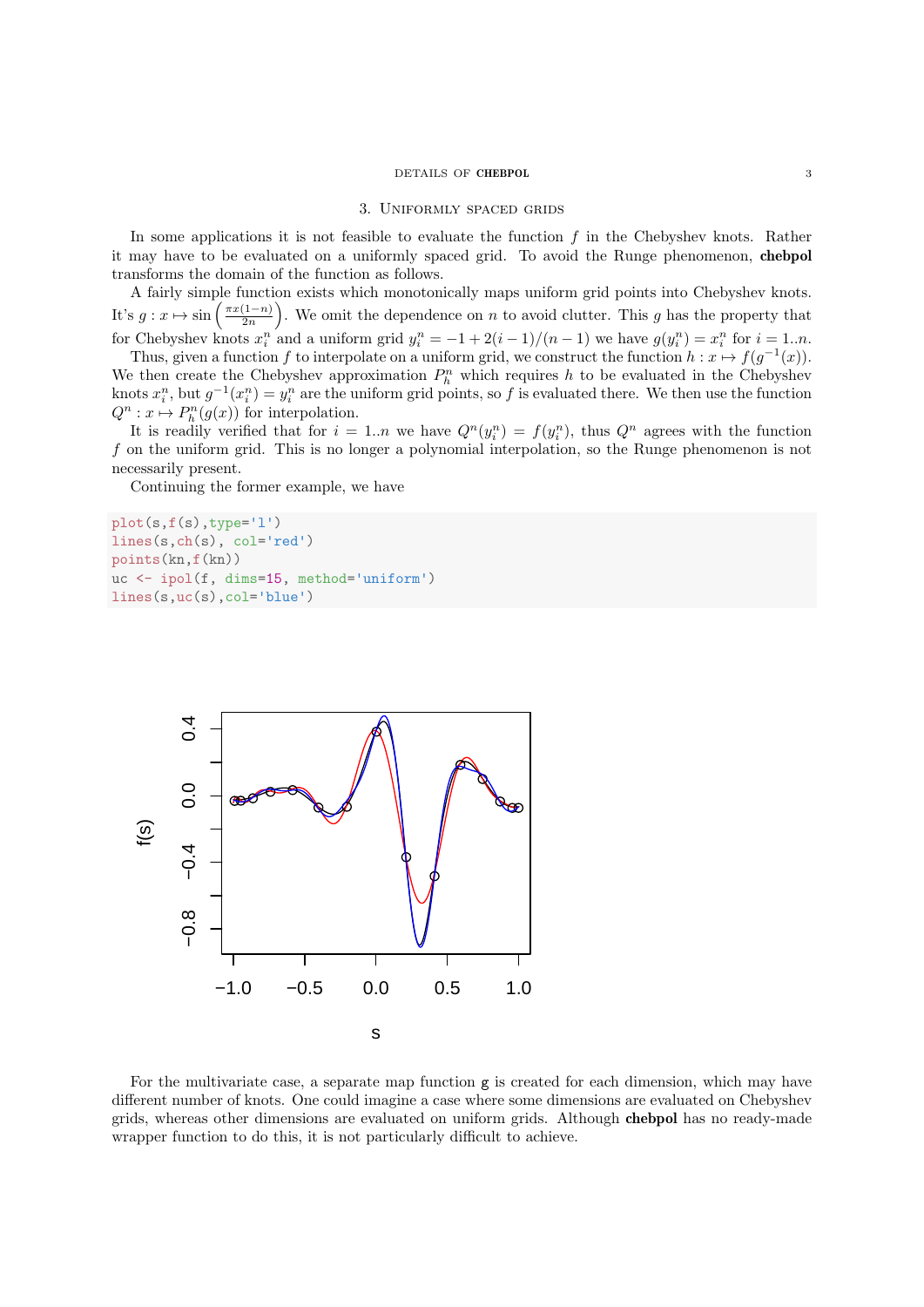#### 4 SIMEN GAURE

#### 4. Non-standard hypercubes

Often, the domain of the function is not  $[-1, 1]$ , but rather some other interval  $[a, b]$ . This interval may be affinely mapped onto  $[-1, 1]$  by  $x \mapsto (2x - (a + b))/(b - a)$ . For the multidimensional case this may be done for each dimension separately. The functions in chebpol have an optional intervals argument, a list of such intervals, one for each dimension, to support such hyper-rectangles.

In principle, the same could be done with infinite intervals, with e.g. a mapping  $(-\infty, \infty) \mapsto (-1, 1)$ like  $x \mapsto \frac{2}{\pi} \tan^{-1}(x)$ , but **chebpol** does not implement it.

4.1. **A multivariate example.** Let f be the function  $f : (x, y) \mapsto \log(x)\sqrt{y}/\log(x + y)$  defined on  $[1, 2] \times [15, 20]$ . Let's approximate it with 5 knots in x and 8 in y and see how it fares in a random point:

```
library(chebpol)
f \leftarrow function(x) \log(x[[1]]) * sqrt(x[[2]])/log(sum(x))ch \le ipol(f, dims=c(5,8), intervals=list(c(1,2), c(15,20)), method='chebyshev')
uc \leftarrow ipol(f, dims=c(5,8), intervals=list(c(1,2), c(15,20)), method='uniform')
tp \leftarrow c(runif(1,1,2), runif(1,15,20))cat('arg:',tp,'true:', f(tp), 'ch:', ch(tp), 'uc:',uc(tp),'\n')
## arg: 1.729104 15.33879 true: 0.7559129 ch: 0.7558624 uc: 0.7536055
```
# 5. Arbitrarily spaced grids

In some applications not even uniformly spaced grids are feasible. In this case we do something similar as in the uniformly spaced case. We have grid-points  $\{y_i\}_{i=1..n}$  in ascending or descending order. We then use splinefun in package stats with method='hyman' to create a monotone function  $g$  from the grid-points  $\{y_i\}_{i=1..n}$  to the Chebyshev knots  $\{x_i^n\}_{i=1..n}$ . Otherwise, the same method as for uniform grids are used.

The method "general" performs this procedure. In the multivariate case, it is assumed that the grid in each dimension is arbitrary, but the multi-dimensional grid is still a Cartesian product of these. We may test this on a non-uniform grid.

```
f \leq function(x) cos(3*pi*x)/(1+25*(x-0.25)^2)
gr \leftarrow \log(\text{seq}(\exp(-1), \exp(1), \text{length=15}))chg <- ipol(f, grid=gr, method='general')
plot(s, f(s), col='black', type='l')
lines(s, chg(s), col='blue')
points(gr,f(gr))
```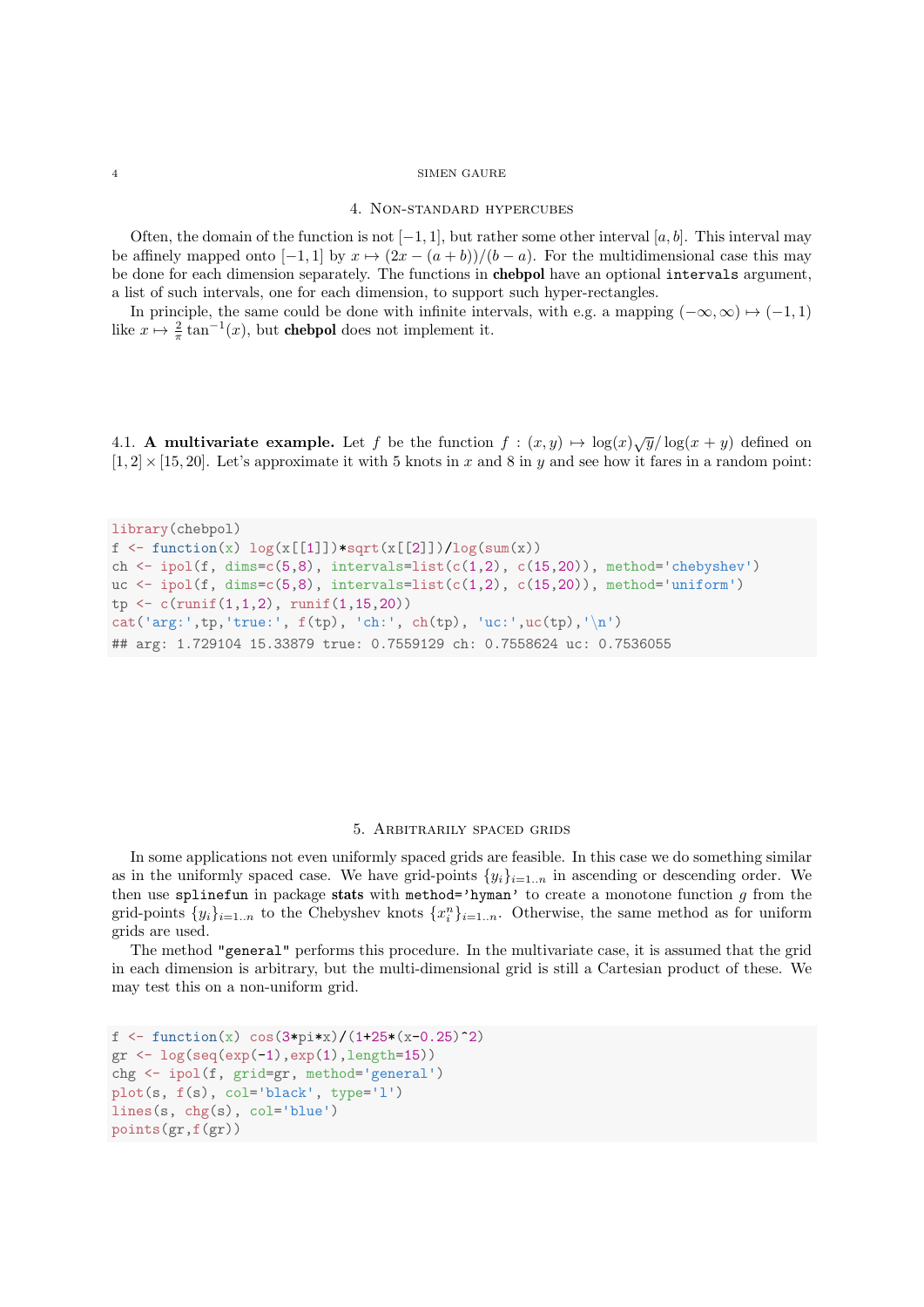



An old interpolation method due to Lagrange is polynomial, but written so that one does not need to see any polynomial. Given function values  $f_i = f(x_i)$  in some points  $(x_i)_{i=0}^N$ , the interpolant can be written in barycentric form:

$$
L(x) = \frac{\sum_{i=0}^{N} f_i \frac{w_i}{(x - x_i)}}{\sum_{i=0}^{N} \frac{w_i}{(x - x_i)}},
$$

where the  $w_i$ 's are weights. It so happens that if the points  $x_i$  are  $x_i = \cos(i\pi/N)$ , the Chebyshev points of the second kind, the weights have alternating signs, with absolute values  $|w_0| = |w_N| = 1$ , and  $|w_i| = 2$ for  $0 < i < N$ . See e.g. [1]. In [2, eq. 18] another set of weights which corresponds to certain blending polynomials in rational interpolants are found. This is used in method "fh". Here is an example with a Runge function. The depicted "stalker" interpolation is an attempt at a shape preserving interpolation described in another vignette.

```
f \leftarrow function(x) 1/(1+25*x^2)# Uniform grid:
unigrid <- list(seq(-3,2,length.out=20))
uni <- ipol(f, grid=unigrid, k=2, method='fh')
st <- ipol(f, grid=unigrid, method='hstalker')
ch <- ipol(f, dims=20, intervals=c(-3,2), method='chebyshev')
s <- seq(-3,2,length.out=1000)
plot(s,f(s),ylim=range(uni(s),f(s),ch(s)),typ='l')
lines(s,uni(s),col='blue')
points(unigrid[[1]],uni(unigrid[[1]]),col='blue',pch=20)
lines(s,ch(s),col='green')
```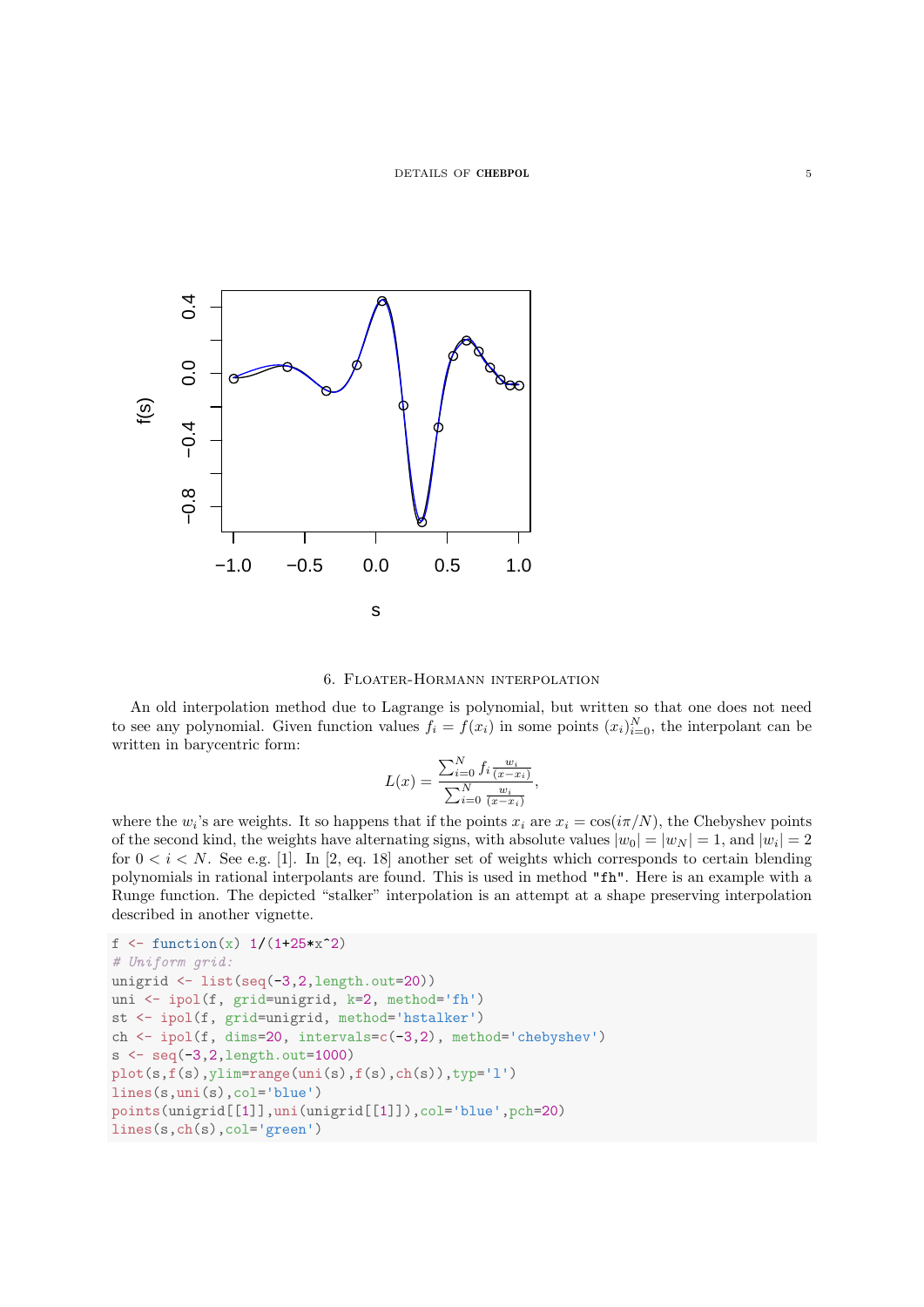```
lines(s,st(s),col='red',lty=2)
legend('topleft',c('function','FH','chebyshev','stalker'),fill=c('black','blue','green','red'))
```


# 7. Multilinear interpolation

For demanding functions chebpol also contains a multilinear interpolation. A multilinear function is a function  $f(x_1, x_2, ..., x_n)$  such that for each  $i = 1..n$  the function  $g_i(x) = f(x_1, ..., x_{i-1}, x, x_{i+1}, ..., x_n)$  is of the form  $ax+b$  for every choice of the  $x_i$ s. A typical example is  $f(x, y, z) = xyz+xy+2yz-x+2$ . The method "multilinear" may take either a function or function values as its first argument and create a piecewise multilinear interpolation. It is a straightforward implementation which interpolates a point by a convex combination of the function values in the corners of the surrounding hypercube. We try it out on an intricate function on  $[-1, 1]^4$  and evaluate the result along an intricate parametric curve. Of course, if one is interested in this particular curve, one could interpolate along it instead. This is just an example of multilinear interpolation.

```
f \leq function(x) sign(sum(x^3)-0.1)*
                   sqrt(\text{abs}(25*prod(x)-4))/(1+25*sum(x)^2)grid <- replicate(4,list(seq(-1,1,length=15)))
ml <- ipol(f, grid=grid, method='multilinear')
```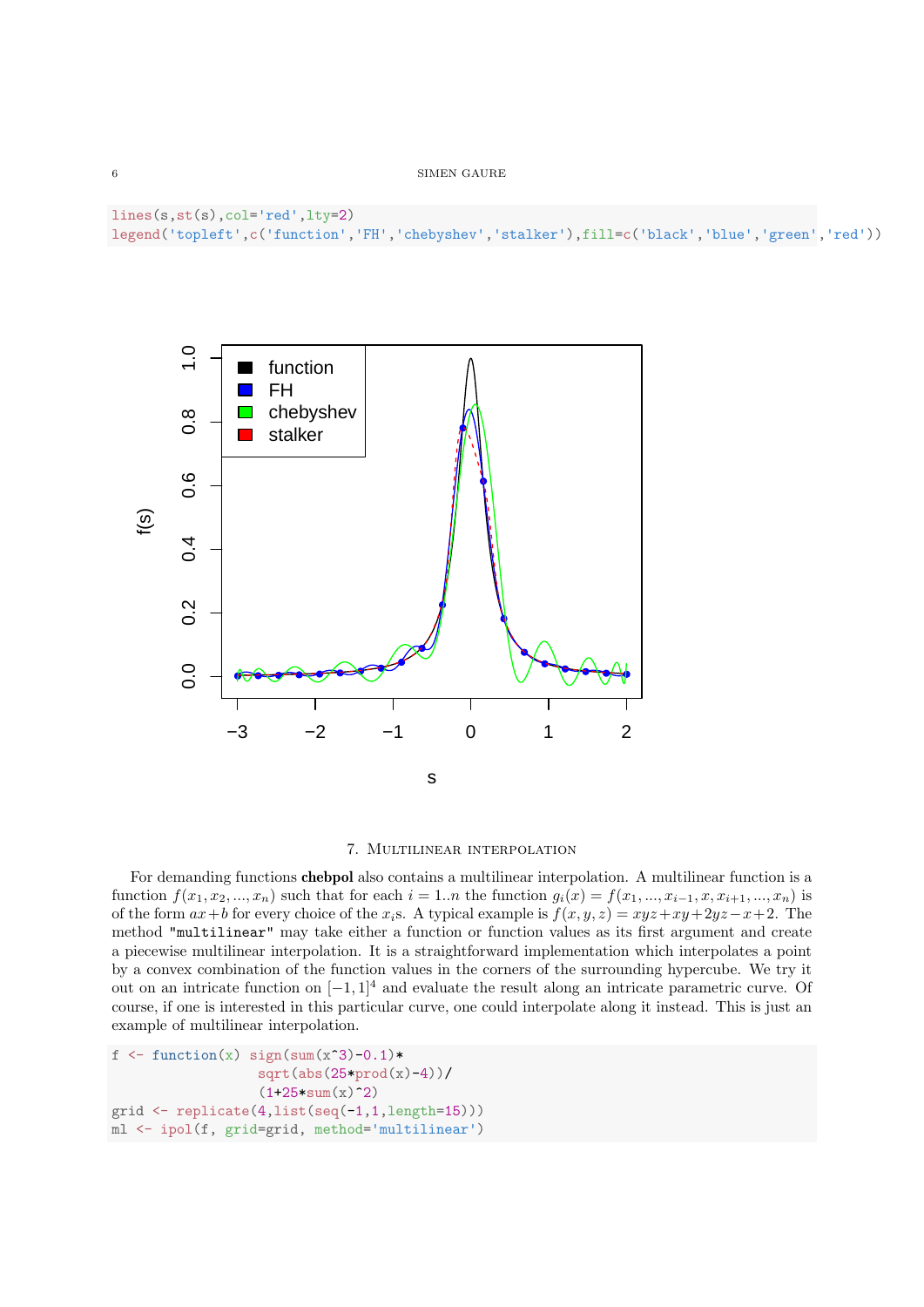```
st <- ipol(f, grid=grid, method='hstalker')
s < - seq(-1, 1,length=400)
curve \leq function(x) c(\cos(1.2*pi*x)),
                         sin(1.5*pi*x<sup>-3)</sup>,
                         x^2, -x/(1+x^2)wf \leftarrow sapply(s, function(x) f(curve(x)))wm1 \leftarrow sapply(s, function(x) m1(curve(x)))wst \leq sapply(s, function(x) st(curve(x)))
plot(s,wf,typ='l') # functionlines(s,wml,col='blue') # multilinear interpolation
lines(s,wst,col='green',lty=2) # hyperbolic stalker
```




In some cases multidimensional data points are not organized in a grid, rather they are scattered. For this case, chebpol has two methods.

8.1. Simplex linear interpolation. The first one is linear in simplices. A Delaunay triangulation is created from the scattered data, i.e. a simplicial complex (a collection of triangles, tetrahedra, and their higher dimensional analogues). When evaluating the interpolant, the simplex enclosing the point is found, and the value in the point is a convex combination of the function values in the corners of the simplex, with the weights being the barycentric coordinates of the point. We create a function defined on the unit circle, and put some random knots in there, and see what the Delaunay triangulation looks like.

```
f \leftarrow function(x) \sqrt{sqrt(1-sum(x^2))}theta \leftarrow runif(200, 0, 2*pi)
```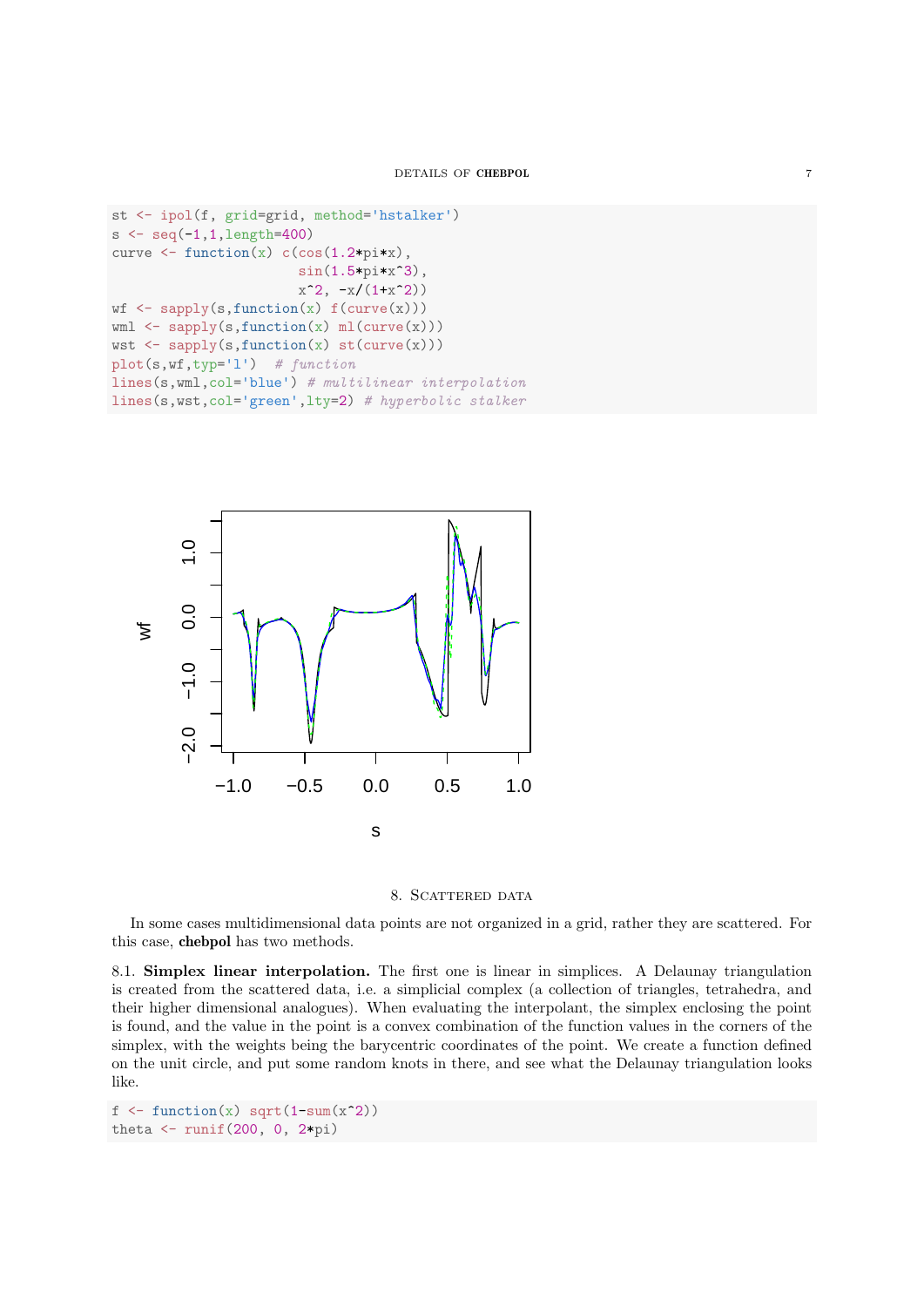```
8\, SIMEN GAURE
```

```
r \leftarrow \sqrt{\text{sqrt}(\text{runit}(200))}knots <- rbind(r*cos(theta), r*sin(theta))
g <- ipol(f, knots=knots, method='simplexlinear')
# yank out the simplices for drawing
simp <- get('dtri', environment(get('fun', environment(g))))
drawtri <- function(pts,col) lines(c(pts[1,],pts[1,1]), c(pts[2,],pts[2,1]), col=col)
plot(knots[1,], knots[2,], typ='p', pch=20, xlab='x', ylab='y', main='Triangulation')
invisible(apply(simp,2,function(kn) drawtri(knots[,kn], col='blue')))
```


**Triangulation**

theta  $\leftarrow$  runif(7, 0, 2\*pi)  $r \leftarrow sqrt(runif(7))$ test <- rbind(r\*cos(theta), r\*sin(theta)) rbind(true=apply(test,2,f), sl=g(test,epol=TRUE)) ## [,1] [,2] [,3] [,4] [,5] [,6] [,7] ## true 0.8573409 0.9569339 0.7836407 0.9354700 0.6468739 0.8716940 0.5273634 ## sl 0.8394309 0.9476747 0.7543278 0.9308245 0.6273019 0.8610124 0.4966036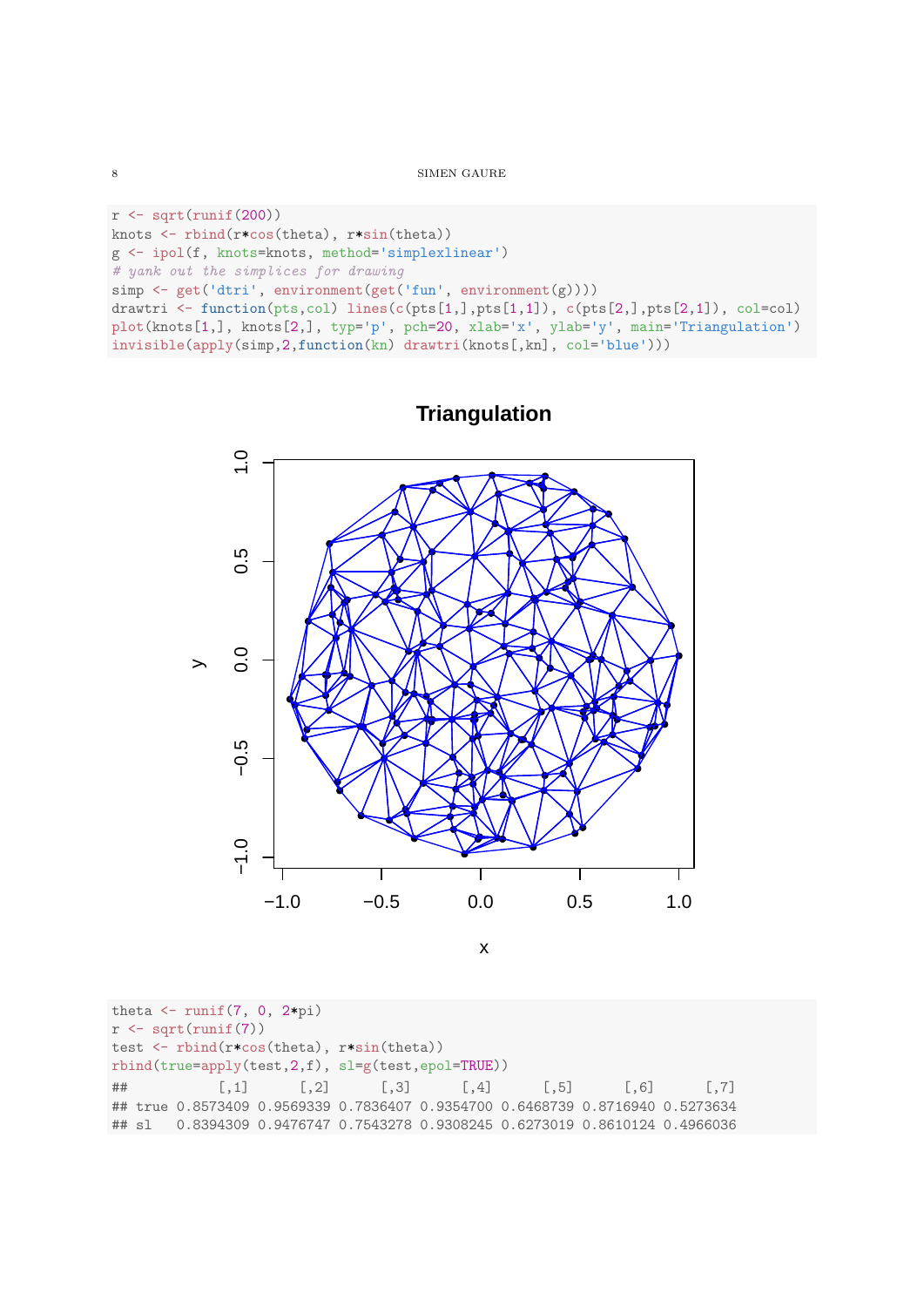# DETAILS OF **CHEBPOL** 9

The main shortcoming of this method is visible in the Delaunay triangulation. Some of the triangles near the borders are very stretched out. This can happen even if we have a large number of knots. This is because the triangles must cover the convex hull, and there is no other way to do that. Such long simplices will lead to poor linear approximation if second derivatives there are large. Another shortcoming is that the entire triangulation is computed when the interpolant is created, not only the parts needed for interpolating specific points. The number of simplices grows with the dimension  $d$ , typically as d!. This quickly gets out of hand when d grows.

By default, the interpolant will return NA for inputs which are outside the convex hull of the knots, but an extrapolation from the nearest simplex will be done if the argument epol=TRUE is specified.

8.2. Polyharmonic splines. The other scattered method is polyharmonic splines in the method "polyharmonic". It accepts a function, or function values, and a matrix of centres (knots), one centre in each column. Here is a 20-dimensional example with 3000 randomly placed knots:

```
r \leftarrow \text{runif}(20)r \leftarrow r/\text{sum}(r)f \leq function(x) 1/mean(log1p(r*x))
knots \leftarrow matrix(runif(60000), 20)
phs <- ipol(f, knots=knots, k=3, method='polyharmonic')
rr \leftarrow runif(20)curve \leftarrow function(x) abs(cos(5*pi*rr*x))
s < -seq(0, 1, \text{length.out}=1000)plot(s, sapply(s, function(x) f(curve(x))), type='l')lines(s,sapply(s,function(x) phs(curve(x))),col='blue',lty=2)
```


The "polyharmonic" method fits a function of the form  $P(x) = \sum_{i=1}^{n} w_i \phi(||x - c_i||) + L(x) + c$  such that  $P(c_i) = f(c_i)$  for each i where the  $c_i \in \mathbb{R}^d$  are the knots,  $\|\cdot\|$  is the Euclidean norm on  $\mathbb{R}^d$ ,  $w_i \in \mathbb{R}$